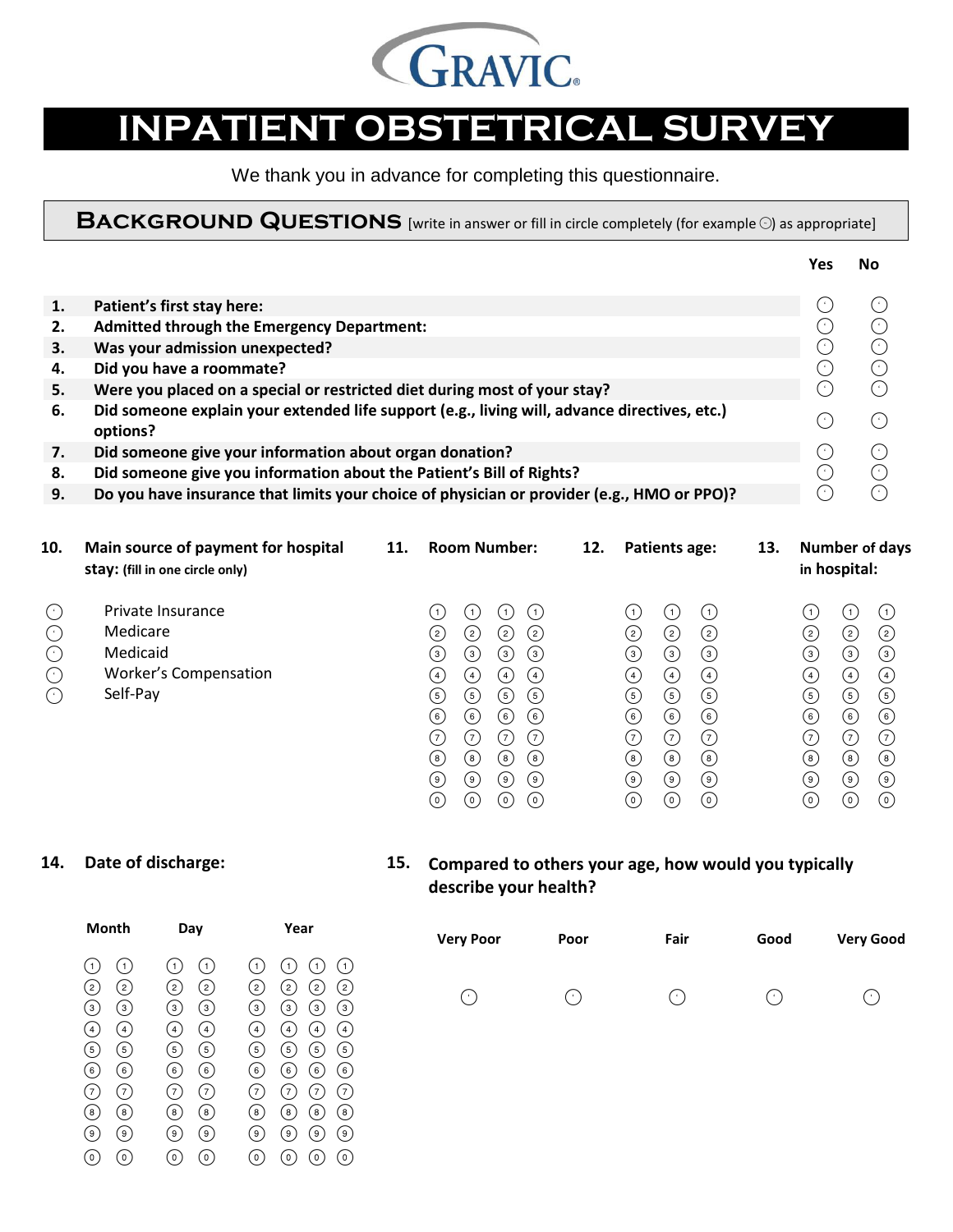**INSTRUCTIONS: Please rate the services you received from our facility. Fill in the circle that best describes your experience. If a question does not apply to you, please skip to the next question. Space is provided for you to comment on good or bad things that may have happened to you.**

## **A. ADMISSION Very Poor Poor Fair Good Very Good**

**1.** Speed of admission process:<br> **2.** Courtesy of the person who admitted you:<br> **2.** Courtesy of the person who admitted you: **2. Courtesy of the person who admitted you:**

**\_\_\_\_\_\_\_\_\_\_\_\_\_\_\_\_\_\_\_\_\_\_\_\_\_\_\_\_\_\_\_\_\_\_\_\_\_\_\_\_\_\_\_\_\_\_\_\_\_\_\_\_\_\_\_\_\_\_\_\_\_\_\_\_\_\_\_\_\_\_\_\_\_\_\_\_\_\_\_\_\_\_\_\_\_\_\_\_\_\_\_\_\_\_\_\_\_\_\_\_\_\_\_\_\_\_\_\_ \_\_\_\_\_\_\_\_\_\_\_\_\_\_\_\_\_\_\_\_\_\_\_\_\_\_\_\_\_\_\_\_\_\_\_\_\_\_\_\_\_\_\_\_\_\_\_\_\_\_\_\_\_\_\_\_\_\_\_\_\_\_\_\_\_\_\_\_\_\_\_\_\_\_\_\_\_\_\_\_\_\_\_\_\_\_\_\_\_\_\_\_\_\_\_\_\_\_\_\_\_\_\_\_\_\_\_\_**

**Comments (describe good or bad experience):**

|    | <b>B. ROOM</b>                            | <b>Very</b><br>Poor         | Poor | Fair           | Good           | <b>Very</b><br>Good   |
|----|-------------------------------------------|-----------------------------|------|----------------|----------------|-----------------------|
|    | <b>Pleasantness of room decor:</b>        | <b>CO</b>                   | (' . | $(\ \cdot \ )$ | ( <sup>+</sup> | <b>P</b>              |
| 2. | <b>Room cleanliness:</b>                  | 1 C                         | (* ) | $(\cdot)$      | $(\cdot)$      | $(\dot{\phantom{x}})$ |
| З. | Courtesy of person who cleaned your room: | 1 C                         | (* ) | $(\cdot)$      | $(\cdot)$      | $(\cdot)$             |
| 4. | <b>Room Temperature:</b>                  | ( c )                       | (* ) | $(\cdot)$      | $(\cdot)$      | ۰                     |
|    | Noise level in and around room:           | $\mathcal{L}_{\mathcal{A}}$ | Ξ.   | $(\cdot)$      | ( • )          | 14 P                  |

**Comments (describe good or bad experience):**

| C. MEALS                                                                                                                                 | <b>Very</b><br>Poor | Poor                                 | Fair                 | Good           | Very<br>Good |
|------------------------------------------------------------------------------------------------------------------------------------------|---------------------|--------------------------------------|----------------------|----------------|--------------|
| Temperature of the food (cold foods cold, hot foods hot):<br><b>Quality of the food:</b><br>Courtesy of the person who served your food: | 1 C                 | $(\cdot)$<br>∩<br>$\curvearrowright$ | $(\cdot)$<br>∩<br>Я, | $(\cdot)$<br>∩ | C<br>C<br>⌒  |
| Comments (describe good or bad experience):                                                                                              |                     |                                      |                      |                |              |

**\_\_\_\_\_\_\_\_\_\_\_\_\_\_\_\_\_\_\_\_\_\_\_\_\_\_\_\_\_\_\_\_\_\_\_\_\_\_\_\_\_\_\_\_\_\_\_\_\_\_\_\_\_\_\_\_\_\_\_\_\_\_\_\_\_\_\_\_\_\_\_\_\_\_\_\_\_\_\_\_\_\_\_\_\_\_\_\_\_\_\_\_\_\_\_\_\_\_\_\_\_\_\_\_\_\_\_\_ \_\_\_\_\_\_\_\_\_\_\_\_\_\_\_\_\_\_\_\_\_\_\_\_\_\_\_\_\_\_\_\_\_\_\_\_\_\_\_\_\_\_\_\_\_\_\_\_\_\_\_\_\_\_\_\_\_\_\_\_\_\_\_\_\_\_\_\_\_\_\_\_\_\_\_\_\_\_\_\_\_\_\_\_\_\_\_\_\_\_\_\_\_\_\_\_\_\_\_\_\_\_\_\_\_\_\_\_**

**\_\_\_\_\_\_\_\_\_\_\_\_\_\_\_\_\_\_\_\_\_\_\_\_\_\_\_\_\_\_\_\_\_\_\_\_\_\_\_\_\_\_\_\_\_\_\_\_\_\_\_\_\_\_\_\_\_\_\_\_\_\_\_\_\_\_\_\_\_\_\_\_\_\_\_\_\_\_\_\_\_\_\_\_\_\_\_\_\_\_\_\_\_\_\_\_\_\_\_\_\_\_\_\_\_\_\_\_ \_\_\_\_\_\_\_\_\_\_\_\_\_\_\_\_\_\_\_\_\_\_\_\_\_\_\_\_\_\_\_\_\_\_\_\_\_\_\_\_\_\_\_\_\_\_\_\_\_\_\_\_\_\_\_\_\_\_\_\_\_\_\_\_\_\_\_\_\_\_\_\_\_\_\_\_\_\_\_\_\_\_\_\_\_\_\_\_\_\_\_\_\_\_\_\_\_\_\_\_\_\_\_\_\_\_\_\_**

|                                  | <b>D. NURSING CARE BEFORE &amp; DURING DELIVERY</b>                                                                                                                                                                                                                                                                                                          | <b>Very</b><br>Poor                                                       | Poor                                                               | <b>Fair</b>                                         | Good                                             | <b>Very</b><br>Good                |
|----------------------------------|--------------------------------------------------------------------------------------------------------------------------------------------------------------------------------------------------------------------------------------------------------------------------------------------------------------------------------------------------------------|---------------------------------------------------------------------------|--------------------------------------------------------------------|-----------------------------------------------------|--------------------------------------------------|------------------------------------|
| 1.<br>2.<br>З.<br>4.<br>5.<br>6. | Helpfulness of the directions you received to the childbirth unit:<br>Friendliness/courtesy of staff on childbirth:<br>Appearance of your birthing room:<br><b>Staff introduction of themselves:</b><br>Information provided about monitoring and special procedures:<br>Staff concern to keep you informed about progress of labor and baby's<br>condition: | (*)<br>(* )<br>-11<br>$\left( \begin{array}{c} \cdot \end{array} \right)$ | $(\ \cdot \ )$<br>$(\cdot)$<br>$(\cdot)$<br>$(\cdot)$<br>$(\cdot)$ | $\circlearrowleft$<br>⊙<br>⊙<br>⊙<br>⊙<br>$(\cdot)$ | $(\cdot)$<br>$(\cdot)$<br>$(\cdot)$<br>$(\cdot)$ | $(\cdot)$<br>C<br>C<br>C<br>∩<br>∩ |
| 7.<br>8.<br>9.                   | Nurses' information and assistance with breathing/pushing:<br>Nurses' promptness in responding to call button:<br>How well the recovery room staff answered your questions and<br>concerns after C-Section:                                                                                                                                                  | .                                                                         | ↺<br>∩<br>œ                                                        | ↺<br>∩<br>(+)                                       | $(\cdot)$<br>$\left(\cdot\right)$                | $\left(\cdot\right)$<br>∩<br>⌒     |

**\_\_\_\_\_\_\_\_\_\_\_\_\_\_\_\_\_\_\_\_\_\_\_\_\_\_\_\_\_\_\_\_\_\_\_\_\_\_\_\_\_\_\_\_\_\_\_\_\_\_\_\_\_\_\_\_\_\_\_\_\_\_\_\_\_\_\_\_\_\_\_\_\_\_\_\_\_\_\_\_\_\_\_\_\_\_\_\_\_\_\_\_\_\_\_\_\_\_\_\_\_\_\_\_\_\_\_\_ \_\_\_\_\_\_\_\_\_\_\_\_\_\_\_\_\_\_\_\_\_\_\_\_\_\_\_\_\_\_\_\_\_\_\_\_\_\_\_\_\_\_\_\_\_\_\_\_\_\_\_\_\_\_\_\_\_\_\_\_\_\_\_\_\_\_\_\_\_\_\_\_\_\_\_\_\_\_\_\_\_\_\_\_\_\_\_\_\_\_\_\_\_\_\_\_\_\_\_\_\_\_\_\_\_\_\_\_**

**Comments (describe good or bad experience):**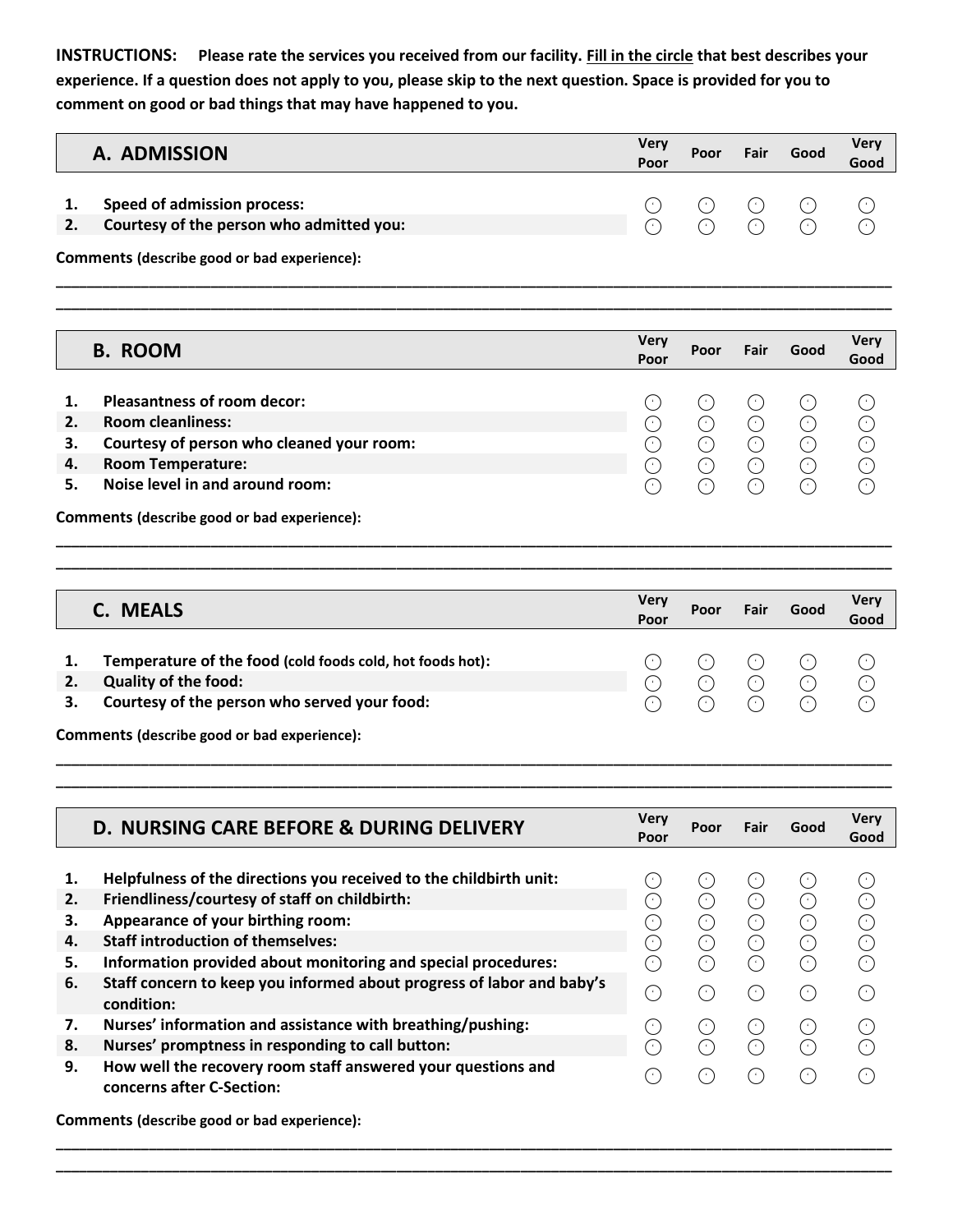|                                  | E. NURSING CARE AFTER DELIVERY                                                                                                                                                                                                                                                                                          | <b>Very</b><br>Poor                | Poor                                                                                                                               | Fair                                              | Good                                                                 | <b>Verv</b><br>Good                                         |
|----------------------------------|-------------------------------------------------------------------------------------------------------------------------------------------------------------------------------------------------------------------------------------------------------------------------------------------------------------------------|------------------------------------|------------------------------------------------------------------------------------------------------------------------------------|---------------------------------------------------|----------------------------------------------------------------------|-------------------------------------------------------------|
| 2.<br>З.<br>4.<br>5.<br>6.<br>7. | Friendliness/courtesy of the nurses:<br>Promptness in responding to the call button:<br>Nurses' attitude toward your request:<br>Amount of attention paid to your special or personal needs:<br>How well the nurses kept you informed:<br><b>Skill of the nurses:</b><br>Amount of time you had to bond with your baby: | $\epsilon$<br>$\sim$<br>$\epsilon$ | ۰<br>$\left( \begin{array}{c} \cdot \end{array} \right)$<br>88<br>$\left( \begin{array}{c} \cdot \end{array} \right)$<br>88<br>7 O | O<br>$(\cdot)$<br>$(\cdot)$<br>∩<br>⊙<br>∩<br>(∴) | $(\cdot)$<br>$(\cdot)$<br>$(\cdot)$<br>$(\cdot)$<br>$(\cdot)$<br>( ^ | ('<br>C<br>⊙<br>€<br>O<br>$(\cdot)$<br>$\left(\cdot\right)$ |
|                                  | Comments (describe good or bad experience):                                                                                                                                                                                                                                                                             |                                    |                                                                                                                                    |                                                   |                                                                      |                                                             |

**\_\_\_\_\_\_\_\_\_\_\_\_\_\_\_\_\_\_\_\_\_\_\_\_\_\_\_\_\_\_\_\_\_\_\_\_\_\_\_\_\_\_\_\_\_\_\_\_\_\_\_\_\_\_\_\_\_\_\_\_\_\_\_\_\_\_\_\_\_\_\_\_\_\_\_\_\_\_\_\_\_\_\_\_\_\_\_\_\_\_\_\_\_\_\_\_\_\_\_\_\_\_\_\_\_\_\_\_ \_\_\_\_\_\_\_\_\_\_\_\_\_\_\_\_\_\_\_\_\_\_\_\_\_\_\_\_\_\_\_\_\_\_\_\_\_\_\_\_\_\_\_\_\_\_\_\_\_\_\_\_\_\_\_\_\_\_\_\_\_\_\_\_\_\_\_\_\_\_\_\_\_\_\_\_\_\_\_\_\_\_\_\_\_\_\_\_\_\_\_\_\_\_\_\_\_\_\_\_\_\_\_\_\_\_\_\_**

|    | <b>F. NEWBORN INTENSIVE CARE</b>                                      | <b>Very</b><br>Poor | Poor                                                | Fair                                                 | Good  | <b>Very</b><br>Good |
|----|-----------------------------------------------------------------------|---------------------|-----------------------------------------------------|------------------------------------------------------|-------|---------------------|
|    |                                                                       |                     |                                                     |                                                      |       |                     |
| 1. | Friendliness/courtesy of the NICU nurses:                             |                     |                                                     | 99                                                   |       | ( • )               |
| 2. | Degree to which you were involved in decisions regarding your child's | 0                   | (* )                                                | ۰.,                                                  | ('    | ⌒                   |
|    | care:                                                                 |                     |                                                     |                                                      |       |                     |
| З. | Instructions you received regarding caring for your child:            |                     | $\left( \begin{array}{c} \cdot \end{array} \right)$ | $\left( \begin{array}{c} 1 \\ 1 \end{array} \right)$ | ('    | $(\cdot)$           |
| 4. | Explanation of equipment on or near your child:                       | Т,                  | ( 1                                                 | $\left(\cdot\right)$                                 | ( • ) | C                   |
| 5. | Amount of attention paid to your child's special or personal needs:   |                     | ( • )                                               | $(\cdot)$                                            | ( • ) | C                   |
| 6. | How well NICU nurses kept you informed:                               | .                   | ( • )                                               | $(\cdot)$                                            | ('    | ∩                   |
|    | <b>Skill of NICU nurses:</b>                                          |                     | 7 C I                                               | 99                                                   |       | (^                  |
|    | Comments (describe good or bad experience):                           |                     |                                                     |                                                      |       |                     |

**\_\_\_\_\_\_\_\_\_\_\_\_\_\_\_\_\_\_\_\_\_\_\_\_\_\_\_\_\_\_\_\_\_\_\_\_\_\_\_\_\_\_\_\_\_\_\_\_\_\_\_\_\_\_\_\_\_\_\_\_\_\_\_\_\_\_\_\_\_\_\_\_\_\_\_\_\_\_\_\_\_\_\_\_\_\_\_\_\_\_\_\_\_\_\_\_\_\_\_\_\_\_\_\_\_\_\_\_ \_\_\_\_\_\_\_\_\_\_\_\_\_\_\_\_\_\_\_\_\_\_\_\_\_\_\_\_\_\_\_\_\_\_\_\_\_\_\_\_\_\_\_\_\_\_\_\_\_\_\_\_\_\_\_\_\_\_\_\_\_\_\_\_\_\_\_\_\_\_\_\_\_\_\_\_\_\_\_\_\_\_\_\_\_\_\_\_\_\_\_\_\_\_\_\_\_\_\_\_\_\_\_\_\_\_\_\_**

|                | <b>G. TEST AND TREATMENTS</b>                                                                                                                                           | <b>Very</b><br>Poor               | Poor                      | Fair                    | Good                         | <b>Very</b><br>Good |
|----------------|-------------------------------------------------------------------------------------------------------------------------------------------------------------------------|-----------------------------------|---------------------------|-------------------------|------------------------------|---------------------|
| 2.<br>З.       | Waiting time for tests or treatments:<br>Concern shown for your comfort during tests or treatments:<br>Explanations about what would happen during tests or treatments: |                                   | ۰,<br>.                   | (11<br>(* )             | G C<br>$(\cdot)$             | m,<br>⌒             |
| 4.             | Skill of the person who took your blood (i.e., did it quickly, minimal<br>pain):                                                                                        | (*                                | . .                       |                         | ('                           | $\epsilon$          |
| 5.<br>6.<br>7. | Courtesy of person who took your blood:<br>Skill of the person who started the IV (i.e. did it quickly, minimal pain):<br>Courtesy of the person who started the IV:    | 99<br>$\left(\cdot\right)$<br>5 K | $(\cdot)$<br>( • )<br>. . | (∴)<br>$(\cdot)$<br>(*) | $(\cdot)$<br>$(\cdot)$<br>(' | ⊙<br>€<br>∩         |
|                | Comments (describe good or bad experience):                                                                                                                             |                                   |                           |                         |                              |                     |

**\_\_\_\_\_\_\_\_\_\_\_\_\_\_\_\_\_\_\_\_\_\_\_\_\_\_\_\_\_\_\_\_\_\_\_\_\_\_\_\_\_\_\_\_\_\_\_\_\_\_\_\_\_\_\_\_\_\_\_\_\_\_\_\_\_\_\_\_\_\_\_\_\_\_\_\_\_\_\_\_\_\_\_\_\_\_\_\_\_\_\_\_\_\_\_\_\_\_\_\_\_\_\_\_\_\_\_\_ H. VISITORS AND FAMILY Very Poor Poor Fair Good Very Good 1. Helpfulness of the people at the information desk:**<br> **2. Accommodations and comfort for visitors:**<br> **3.** Staff attitude towards your visitors:<br> **4.** Information given to your family about your condition and treatme **2. Accommodations and comfort for visitors: 3. Staff attitude towards your visitors: 4. Information given to your family about your condition and treatment: Comments (describe good or bad experience):**

**\_\_\_\_\_\_\_\_\_\_\_\_\_\_\_\_\_\_\_\_\_\_\_\_\_\_\_\_\_\_\_\_\_\_\_\_\_\_\_\_\_\_\_\_\_\_\_\_\_\_\_\_\_\_\_\_\_\_\_\_\_\_\_\_\_\_\_\_\_\_\_\_\_\_\_\_\_\_\_\_\_\_\_\_\_\_\_\_\_\_\_\_\_\_\_\_\_\_\_\_\_\_\_\_\_\_\_\_**

**\_\_\_\_\_\_\_\_\_\_\_\_\_\_\_\_\_\_\_\_\_\_\_\_\_\_\_\_\_\_\_\_\_\_\_\_\_\_\_\_\_\_\_\_\_\_\_\_\_\_\_\_\_\_\_\_\_\_\_\_\_\_\_\_\_\_\_\_\_\_\_\_\_\_\_\_\_\_\_\_\_\_\_\_\_\_\_\_\_\_\_\_\_\_\_\_\_\_\_\_\_\_\_\_\_\_\_\_**